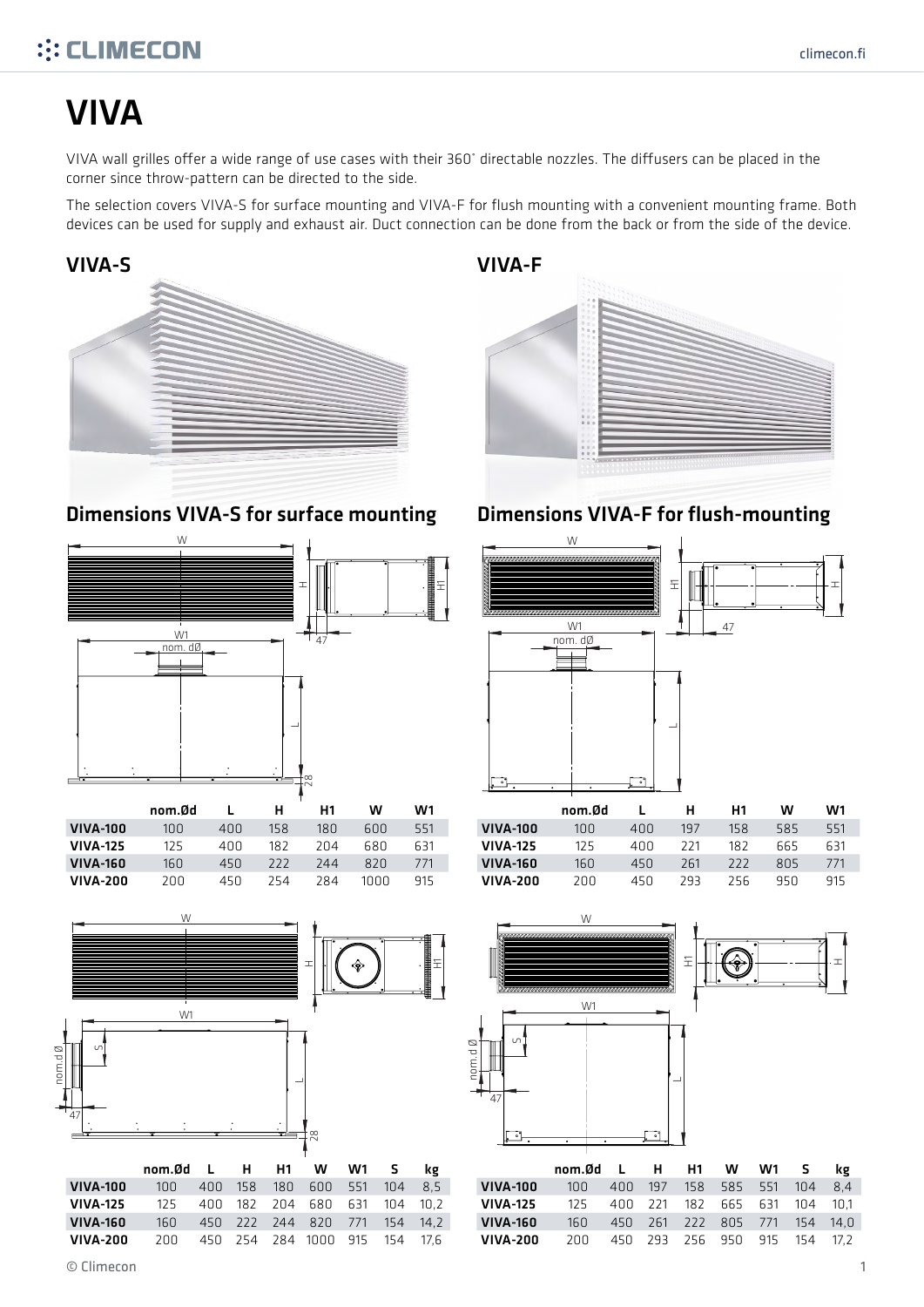#### Quick guide for supply air

The data applies to both VIVA-S and VIVA-F models



#### Throw length

The data applies to both VIVA-S and VIVA-F models.



The data applies to both VIVA-S and VIVA-F models





## Nozzle direction options



#### Throw pattern

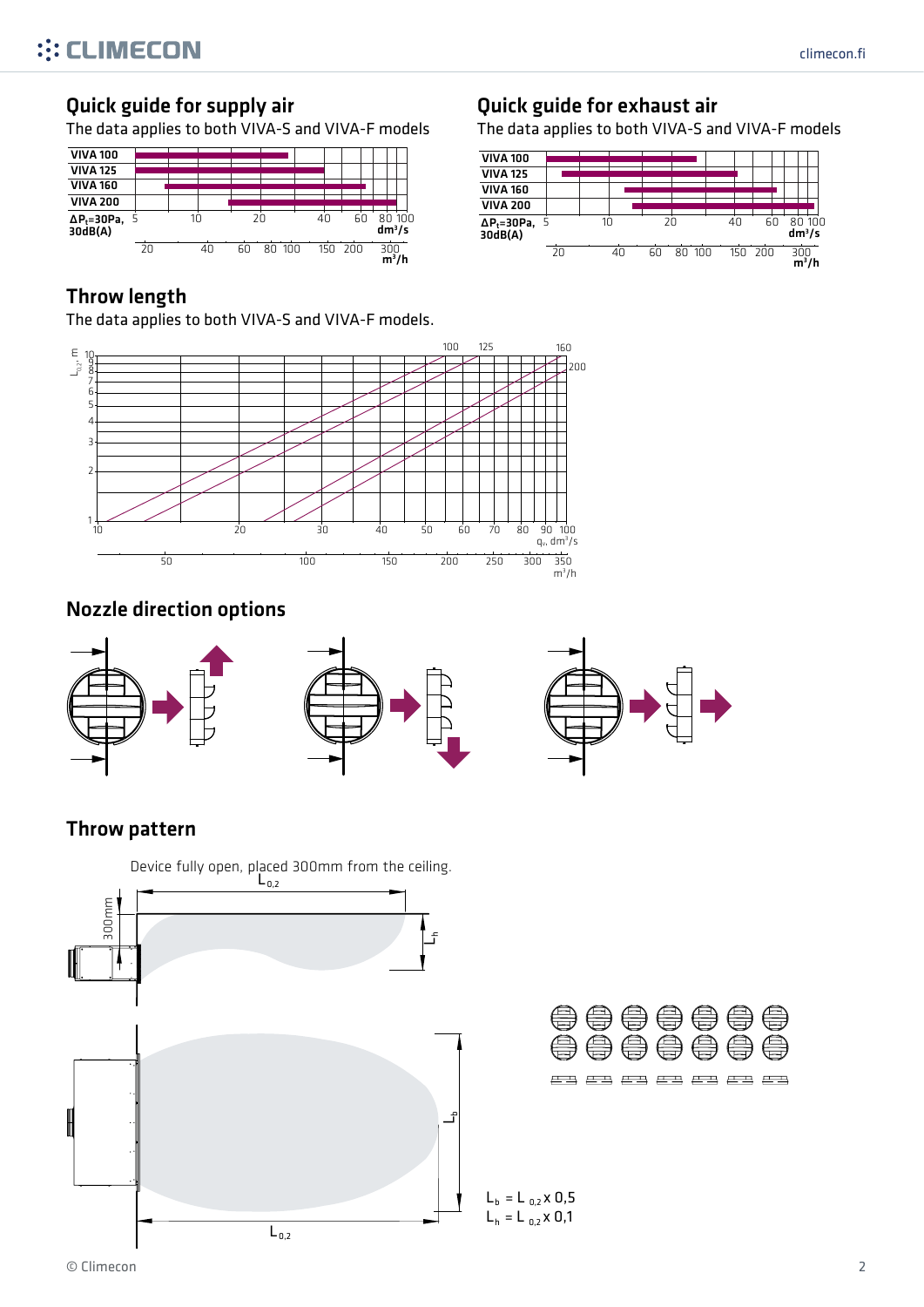#### Throw pattern

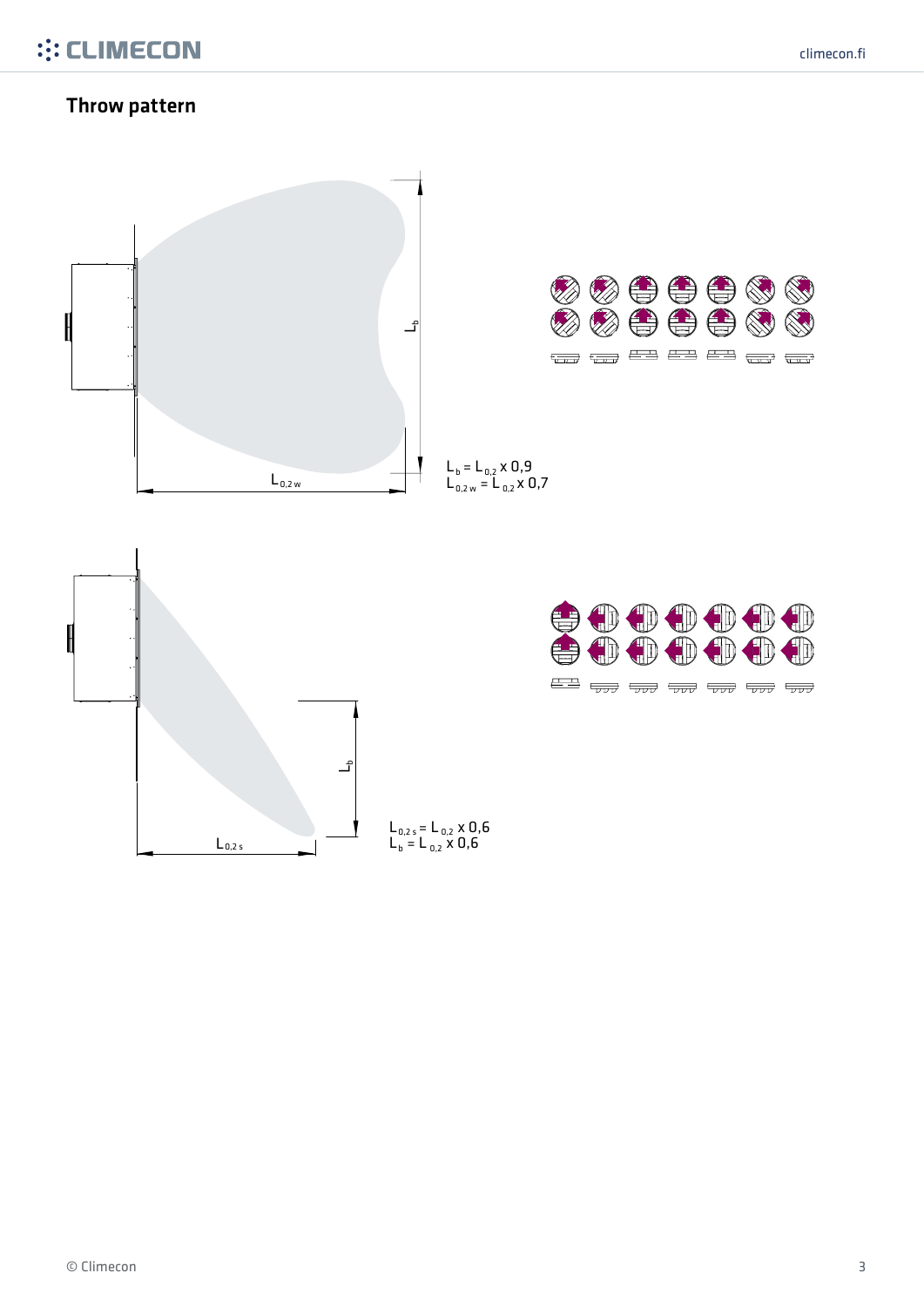2

1

 $L_{pA}$ 10,dB(A)

dm3 /s

#### Dimensioning

The data applies to both VIVA-S and VIVA-F models





#### 20 30 40 50 60 70 80  $90$ 100 150  $\frac{200}{200}$   $\frac{25}{200}$   $\frac{30}{200}$   $\frac{30}{200}$   $\frac{30}{200}$   $\frac{30}{200}$   $\frac{30}{200}$   $\frac{30}{200}$   $\frac{30}{200}$   $\frac{30}{200}$ 5 45 Pt, (Pa)  $\mathcal{E}_{30}$ 35 40 m/s 20 m<sup>3</sup>/h 40 80 120 160 200 1 2 3 4 5 6

25

| -5                                       |    | 10 |                |                |                       |     | 20 |     | 30 | 40 | 60<br>50<br>$dm^3/2$ |
|------------------------------------------|----|----|----------------|----------------|-----------------------|-----|----|-----|----|----|----------------------|
| $L_{\text{wolt}}$ = $L_{\text{pA10}}$ +K |    |    |                |                |                       |     |    |     |    |    |                      |
| f, Hz                                    | 63 |    | 125 250 500    |                | 1k 2k 4k 8k           |     |    |     |    |    |                      |
| K, dB                                    | 0  | 3  | 6              | 0              | $-1$ $-6$ $-10$ $-17$ |     |    |     |    |    |                      |
| tol, db±                                 | 10 | 5  | $\overline{3}$ | $\overline{1}$ |                       | 2 4 |    | 6 3 |    |    |                      |
| $\Delta L$ (dB)                          |    |    |                |                |                       |     |    |     |    |    |                      |
| Dt, dB                                   | 18 | 9  | 6              | 8              |                       | 6 7 | 10 | q   |    |    |                      |

#### VIVA-125 supply air



#### VIVA-125 exhaust air

VIVA-100 exhaust air

2

1

10